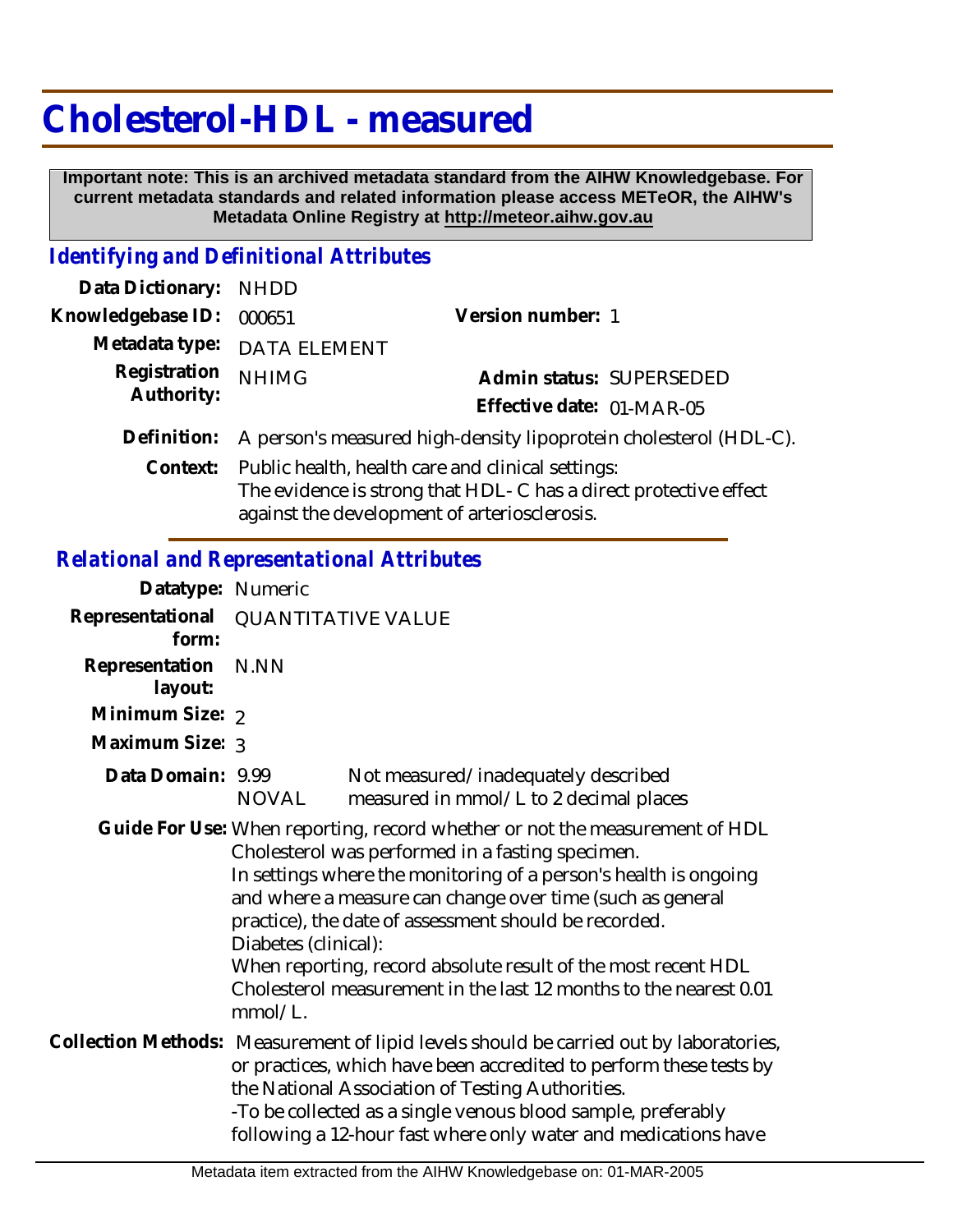been consumed. -Prolonged tourniquet use can artefactually increase levels by up to 20%. Related metadata: is used in conjunction with Service contact date version 1

is used in the calculation of Cholesterol-LDL calculated version 1 relates to the data element Cholesterol-total - measured version 1 relates to the data element Triglycerides - measured version 1 relates to the data element Dyslipidaemia - treatment version 1 is used in conjunction with Fasting status version 1

### *Administrative Attributes*

- Source Document: National Heart Foundation of Australia and the Cardiac Society of Australia and New Zealand, Lipid Management Guidelines - 2001, MJA 2001; 175: S57-S88.
- Source Organisation: CV-Data Working Group National Diabetes Data Working Group

Comments: DSS - Cardiovascular disease (clinical):

HDL-C is easily measured and has been shown to be a negative predictor of future coronary events.

An inverse relationship between the level of HDL-C and the risk of developing premature coronary heart disease (CHD) has been a consistent finding in a large number of prospective population studies. In many of these studies, the level of HDL-C has been the single most powerful predictor of future coronary events. Key studies of the relationship between HDLs and CHD include the Framingham Heart Study (Castelli et al. 1986), the PROCAM Study (Assman et al 1998), the Helsinki Heart Study (Manninen et al. 1992) and the MRFIT study (Stamler et al. 1986; Neaton et al 1992).

There are several well-documented functions of HDLs that may explain the ability of these lipoproteins to protect against arteriosclerosis (Barter and Rye 1996). The best recognised of these is the cholesterol efflux from cells promoted by HDLs in a process that may minimise the accumulation of foam cells in the artery wall. The major proteins of HDLs and also other proteins (e.g. paraoxonase) that co-transport with HDLs in plasma have antioxidant properties. Thus, HDLs have the ability to inhibit the oxidative modification of LDLs and may therefore reduce the atherogenicity of these lipoproteins.

An inverse relationship between the level of HDL-C and the risk of developing premature CHD has been a consistent finding in a large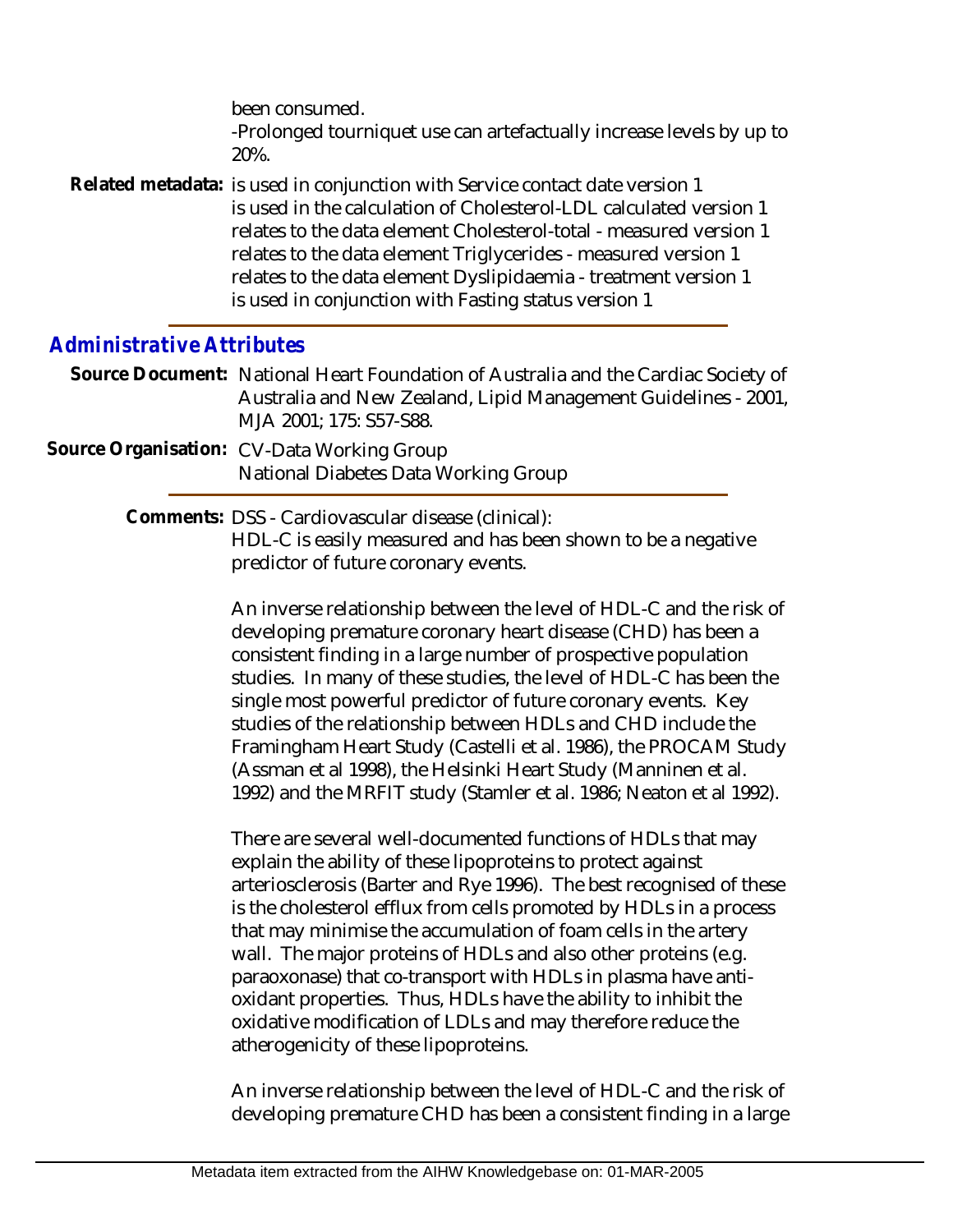number of prospective population studies. In many of these studies, the level of HDL-C has been the single most powerful predictor of future coronary events.

Overall, it has been concluded from the prospective population studies that for every 0.025 mmol/L increase in HDL-C, the coronary risk is reduced by 2-5%. For a review of the relationship between HDL-C and CHD, see Barter and Rye (1996).

A level below 1.0 mmol/L increases risk approximately 2-fold (Gordon et al. 1989; Assmann et al. 1998). (Lipid Management Guidelines - 2001, MJA 2001; 175: S57-S88.

In settings such as general practice where the monitoring of a person's health is ongoing and where a measure can change over time, the Service contact date should be recorded.

DSS - Diabetes (clinical):

Lowered HDL-C, with increased serum triglyceride and increased low-density lipoprotein cholesterol are important risk factors for vascular disease in type 2 diabetes.

In the NSW Principles of Care and Guidelines for the Clinical Management of Diabetes Mellitus, recommendations are that HDL, total cholesterol, triglycerides are to be measured: -every 1-2 years (if normal) -every 3-6 months (if abnormal or on treatment) and the target is: -to increase HDL Cholesterol to more than or equal to 1.0 mmol/L -to reduce total Cholesterol to less than 5.5 mmol/L -to reduce triglyceride levels to less than 2.0 mmol/L.

If pre-existing cardiovascular disease (bypass surgery or myocardial infarction) total cholesterol should be less than 4.5 mmol/L. A level below 1.0 mmol/L increases risk approximately 2-fold (Gordon et al. 1989; Assmann et al, 1998), (Draft NHF Lipid Guidelines Paper 2001). It has been concluded from prospective population studies that for every 0.025 mmol/L increase in HDL-C, the coronary risk is reduced by 2-5%.

In settings such as general practice where the monitoring of a person's health is ongoing and where a measure can change over time, the date of assessment should be recorded.

References: